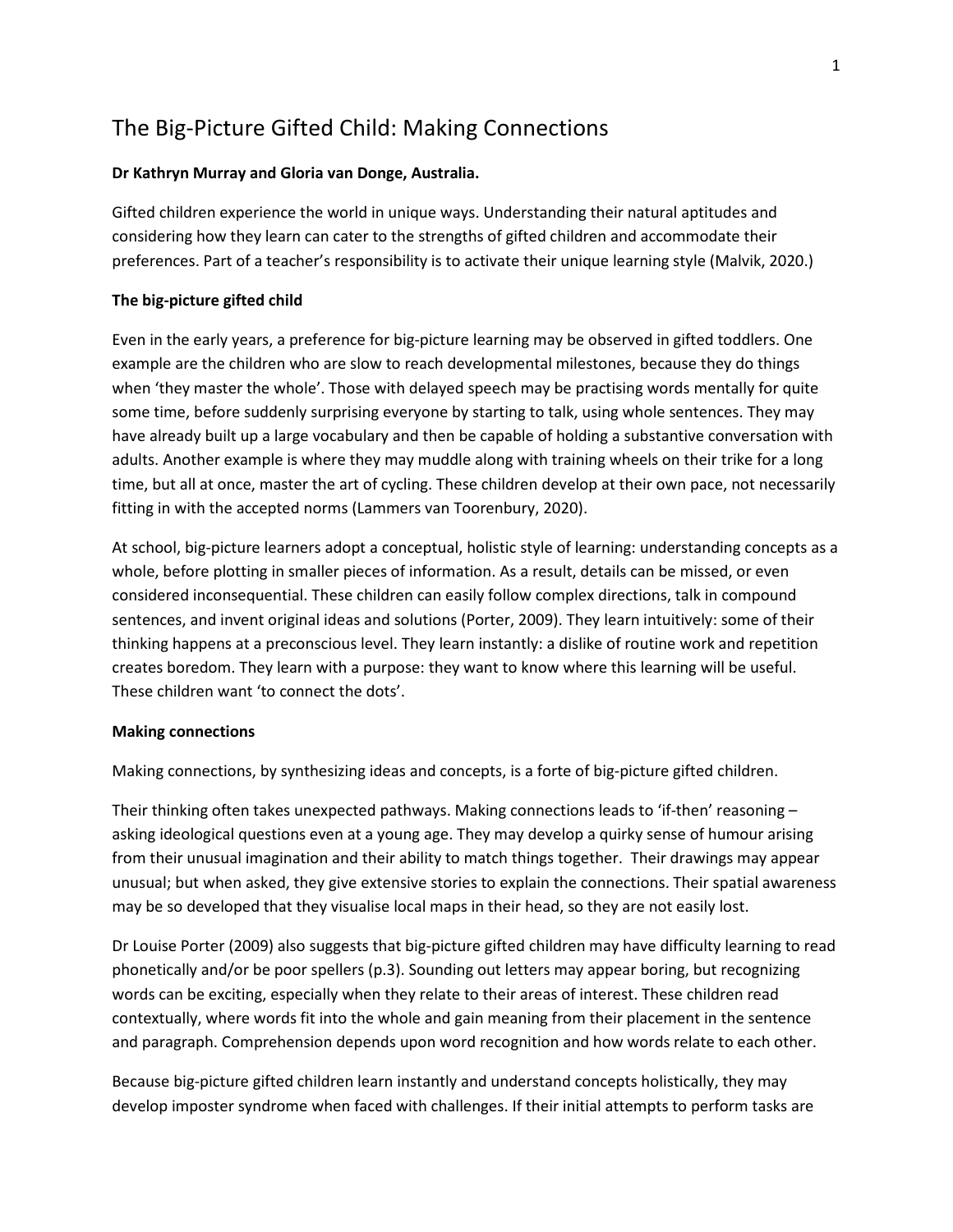not met with instant success, they may give up, thinking that they are incapable of doing that work. Without an understanding of how they learn, they may conclude that they have become less skilled. Building resilience and teaching perseverance will build their self-esteem and help overcome the fear of being an imposter.

Most curricula are based on a sequential approach: but big-picture gifted children find it difficult to learn by this method. Because their learning style does not match the typical teaching style, they may be assessed as having learning difficulties, or be accused of laziness, or even have their giftedness questioned. Gifted children are not broken. They need support to develop resilience. They need scaffolding to find the next step when they become stuck. They need accommodation for their strengths and permission to work backwards. They need a flexible curriculum that caters for their learning style.

#### **Teaching approaches with the big-picture gifted child**

The big-picture child sees the world from a higher perspective than other children and perhaps the teacher. Providing learning that is more project-based allows all children in the class to follow their interests whilst addressing curriculum requirements. Making connections between concepts and not being hung up on the details allows the big-picture child to make progress in their work, see success and develop a process that maintains interest. Although this sounds good, the gifted brain can become overwhelmed by the big picture. It's important for the teacher to facilitate authentic conversations to help the child break down the big concept into manageable chunks or parts. This is the whole–part approach (Duncan, Goodwin, Haas and Wilson, 2021).

Although the gifted child may develop ideas and concepts that are more advanced or have a slightly different approach to other children, there are similarities to their peers when using a project learning approach in the classroom. The fact that everyone is working on a project stimulated by a problembased question related to their interests, means that the gifted child feels as though they fit into the classroom culture.

The gifted child creates their own trajectory for learning, just as every other child does who is engaged in their own project. Assessment goals and the journey of learning becomes transparent, as curriculum outcomes are achieved and can be outstripped. The development of self-assessment goals allows the big-picture child to find their own way to reach their goal using the whole-part structure.

Along the way, it is important to celebrate the milestones that are accomplished when working toward predetermined goals – these are the 'parts' that have been identified that, when drawn together, make up the 'whole' concept. This boosts self-esteem and provides opportunities for the gifted child to reflect and pause, rather than rush ahead in their project. It also allows the child to review, recalculate and reinvent some of the steps that they may have taken. This encourages them to see that there is more than one way to approach a project. An awareness that develops those different approaches can reach the same goal. In turn, they can be more empathetic, accommodating and accepting of methods used by other children who may not be gifted.